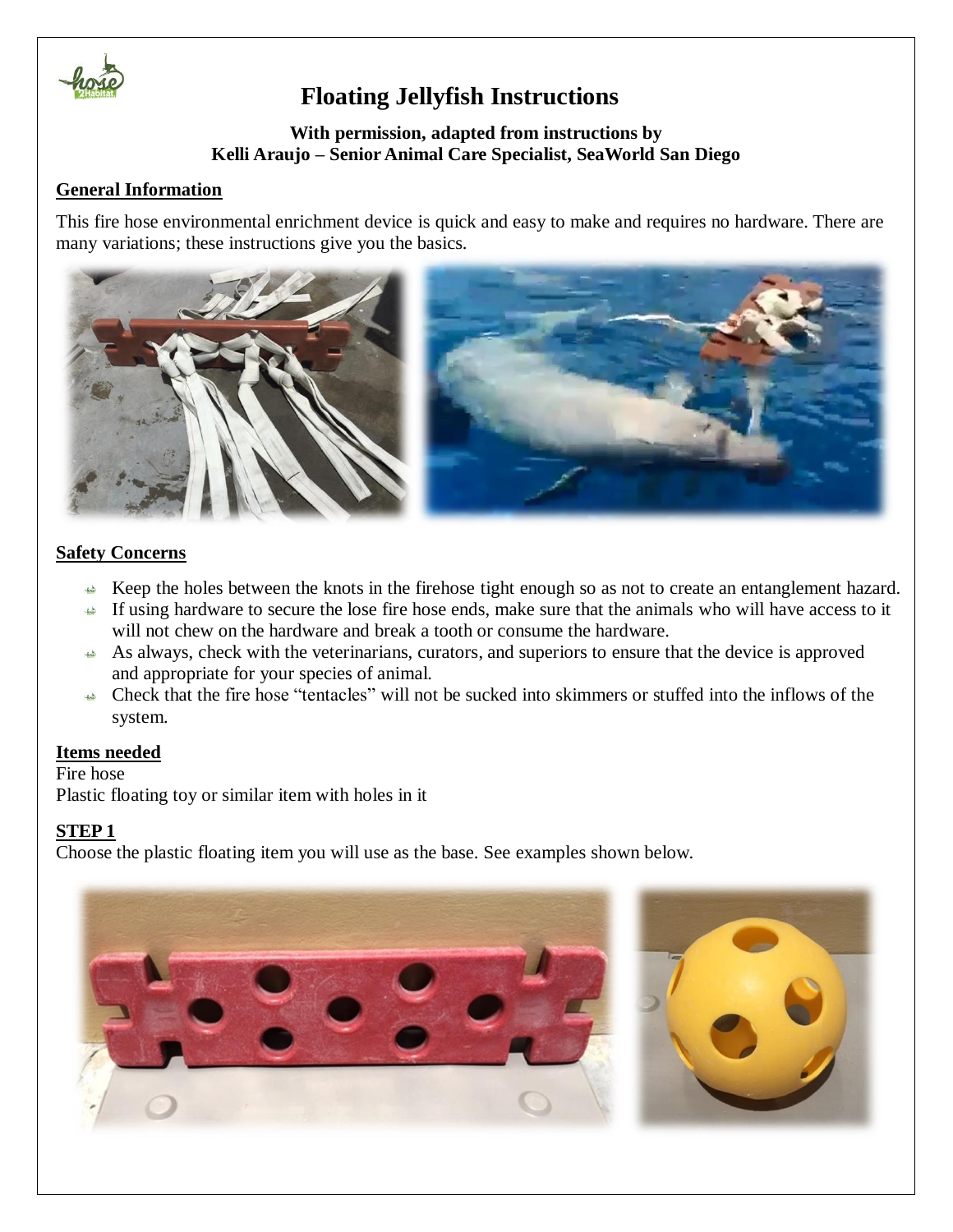

### **Floating Jellyfish Instructions**

### **With permission, adapted from instructions by Kelli Araujo – Senior Animal Care Specialist, SeaWorld San Diego**

### **STEP 2**

For the "tentacles", cut one strip of fire hose twice the length you want the tentacles to be, plus 18" to allow for knotting. Cut as many strips as you want, factoring in that each strip will make 2 tentacles.

#### **STEP 3**

To avoid fraying of hose, seal the ends of each strip with a heat gun or water resistant/marine glue (such as Aqua Seal/Seal saver) if allowed by your facility. Let the strips cool or dry.

#### **STEP 4**

Pass each strip of fire hose through one hole, out another hole, and back toward in the general direction where it started. Pull each strip until there are equal lengths of that strip on each side of the device. Knot each strip onto itself as shown below. Twisting as you are pulling the knots tight will help them be tighter and more secure.